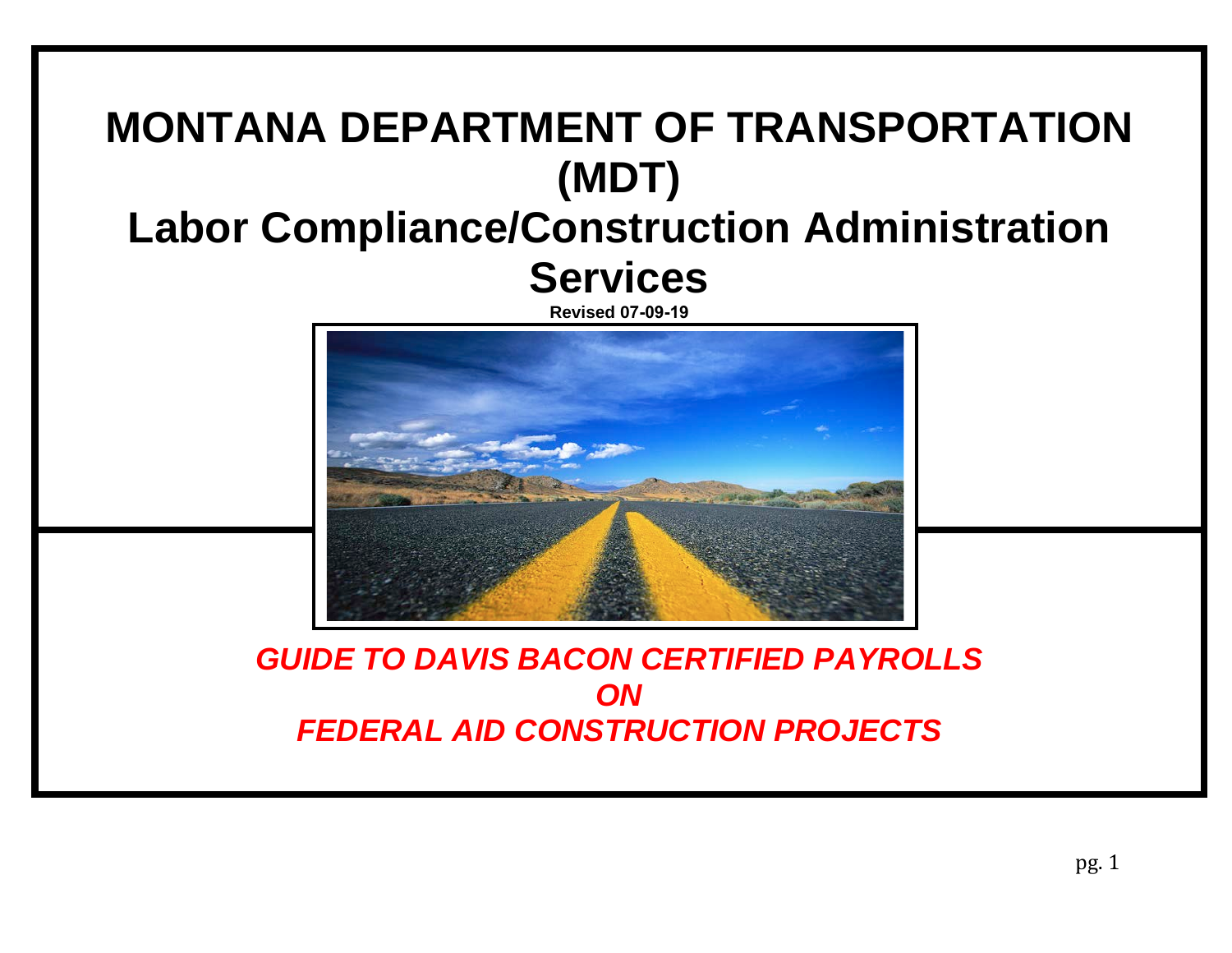**The Davis Bacon and Related Acts (DBRA) and the Copeland Anti-Kickback Act apply to contractors and subcontractors performing on federally funded or assisted contracts where the Prime Contract is in excess of \$2,000 for the construction, alteration, or repair (including painting and decorating) of public buildings or public works.**

| <b>EXEMPTIONS</b> | ■ • Surveying/Engineering (unless they perform physical labor such as<br>removing brush or installing erosion control devises.)<br>• Consultants (such as Explosive companies)<br>Scientific Testing (such as Geotechnical testing)<br>•Call Labor Compliance at 406-475-2258 when in doubt. | $\blacksquare$ *20% Rule – See<br><b>Frequently Asked</b><br><b>Questions</b> |
|-------------------|----------------------------------------------------------------------------------------------------------------------------------------------------------------------------------------------------------------------------------------------------------------------------------------------|-------------------------------------------------------------------------------|
|                   |                                                                                                                                                                                                                                                                                              |                                                                               |

**CERTIFIED PAYROLL:** A weekly payroll record and completed Statement of Compliance (SOC) certifying the record.

All Federal - Aid construction project payrolls, both Prime and Subcontractor, are submitted to the MDT Engineering Project Manager (EPM). All are due within seven (7) days of the payroll period end date. The Prime contractor reviews all Subcontractor payrolls prior to submittal to the EPM.

## **AS REQUIRED BY the U.S. Department of Labor (USDOL), CERTIFIED PAYROLL RECORDS SUBMITTALS MUST CONTAIN THE FOLLOWING INFORMATION:**

- The employee's full name and unique identifying number (i.e. employee identification number or last 4-digits of the employee's social security number only).
- Do not include employee addresses.
- The contractor's employee classification code and the corresponding classification from the wage decision. Example: Laborer Group 2

**STATEMENT OF COMPLIANCE (SOC):** Each payroll is to be accompanied by a statement of compliance signed by an authorized agent of the contractor who has knowledge of the facts represented to be true. The Statement of Compliance verifies the payrolls are correct and complete, that the wage rates are not less than those required by the contract wage decision and that the classifications for each employee conforms with the work performed.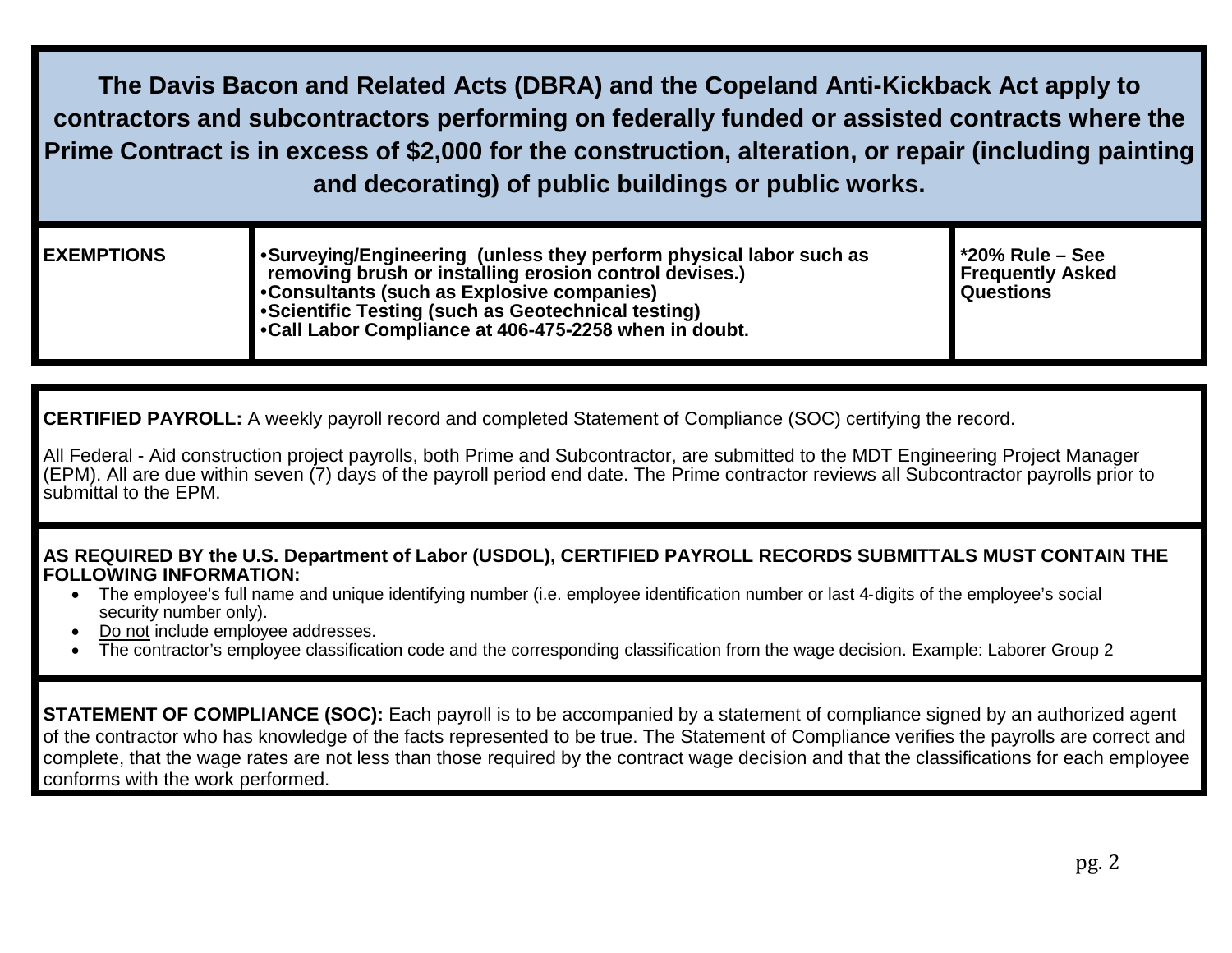| <b>SUBJECT</b>                                                                                                                           | <b>DESCRIPTION</b>                                                                                                                                                                                                                                                                                                                                                                                                                                                                                                                                                                                                                                                                                                                                                                                                                      | <b>EXAMPLE CALCULATIONS</b>                                                                  |               |
|------------------------------------------------------------------------------------------------------------------------------------------|-----------------------------------------------------------------------------------------------------------------------------------------------------------------------------------------------------------------------------------------------------------------------------------------------------------------------------------------------------------------------------------------------------------------------------------------------------------------------------------------------------------------------------------------------------------------------------------------------------------------------------------------------------------------------------------------------------------------------------------------------------------------------------------------------------------------------------------------|----------------------------------------------------------------------------------------------|---------------|
|                                                                                                                                          |                                                                                                                                                                                                                                                                                                                                                                                                                                                                                                                                                                                                                                                                                                                                                                                                                                         | <b>TYPE</b>                                                                                  | <b>AMOUNT</b> |
| <b>BASE WAGE RATE</b><br>Refer to the specific<br>contract for the wage<br>rates that apply. This<br>may include Building<br>wage rates. | Reflects the wage rate for the specific classification of the<br>work the employee performs.<br>The following Special Classifications are NOT listed in the<br>Davis Bacon Wage Decision and are addressed individually:<br><b>Apprentice:</b> A person employed and individually<br>registered in a bona fide apprenticeship program.<br>OJT Trainee: A person registered and receiving on-<br>the-job training in a construction occupation under a<br>program which has been approved in advance by the<br>Agency.<br><b>Owner</b> (owner of company): supply name,<br>classification (owner) only.<br>Owner-Operator (ONLY used for truck operators of<br>heavy hauling equipment): supply name, classification,<br>days & hours worked.<br>Foreman/Superintendent/Supervisor: Supply name,<br>classification, days and hours only. | <b>Classification base</b><br>wage rate of a Power<br><b>Equipment Operator,</b><br>Group 1. | \$21.52       |
| <b>ZONE PAY</b><br>(If applicable)                                                                                                       | The Bid package will identify the designated Zone pay for the<br>specific project. (found under ZONE PAY)                                                                                                                                                                                                                                                                                                                                                                                                                                                                                                                                                                                                                                                                                                                               | Zone 3 pay                                                                                   | $+4.00$       |

| <b>FRINGE BENEFITS</b><br>  (\$ amount varies | The fringe benefit amount can be used several ways: | <b>Power Equipment</b><br>Operators fringes. | $+8.00$ |
|-----------------------------------------------|-----------------------------------------------------|----------------------------------------------|---------|
| w/classification)                             | Entirely for a "bona fide" fringe benefit plan      |                                              |         |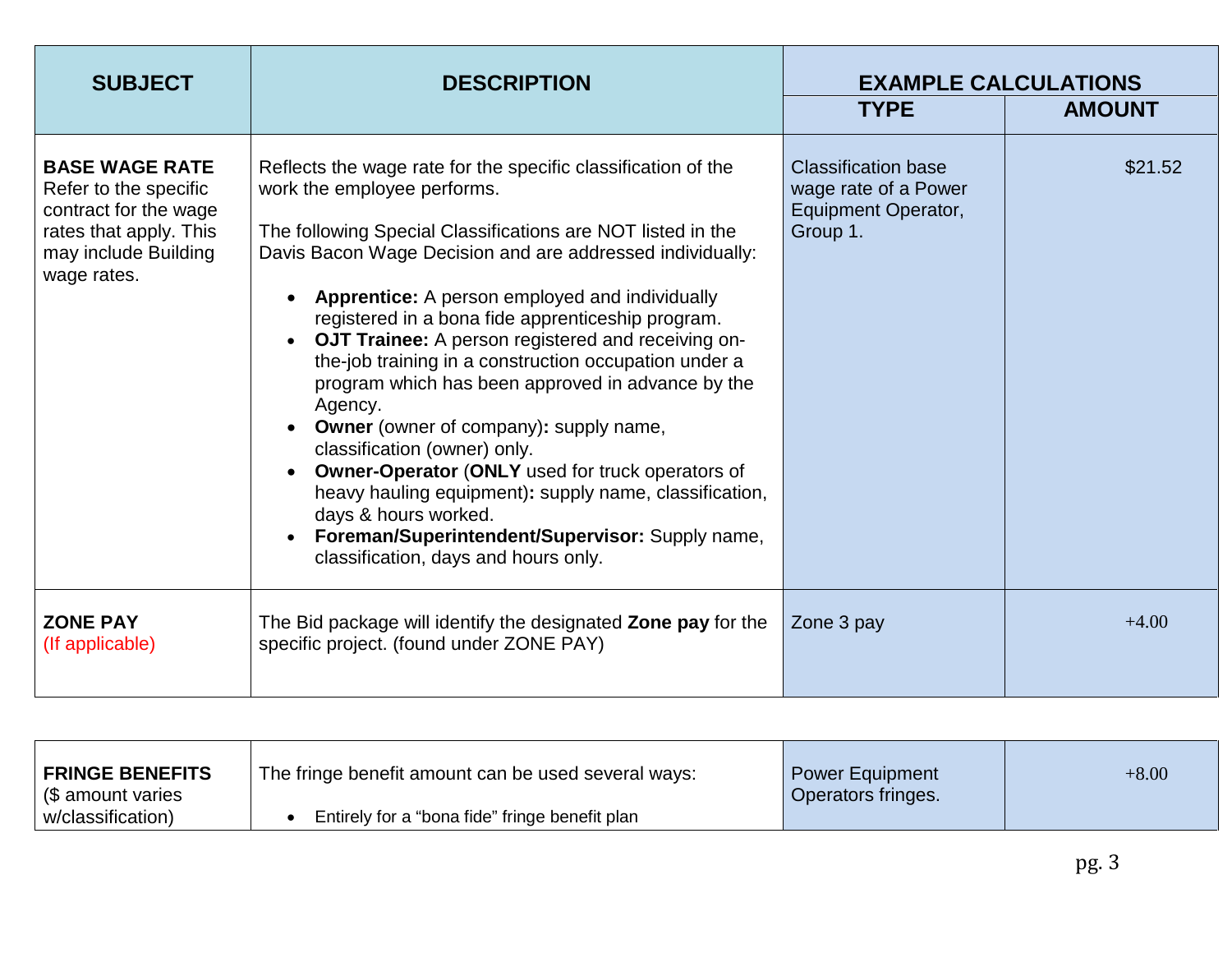|                                     | • Partially for a "bona fide" fringe benefit plan and the<br>remainder as part of their hourly base wage<br>OR the entire fringe amount is paid as part of their hourly<br>$\bullet$<br>base wage<br>Also see "Shifting"                                  |                                                                                                 |                                           |
|-------------------------------------|-----------------------------------------------------------------------------------------------------------------------------------------------------------------------------------------------------------------------------------------------------------|-------------------------------------------------------------------------------------------------|-------------------------------------------|
| <b>TOTAL WAGE</b><br><b>PACKAGE</b> | Classification base wage rate $+$ zone pay $+$ fringe benefits $=$<br><b>Total Wage Package</b>                                                                                                                                                           | Total wage package due<br>employee.                                                             | \$33.52                                   |
| <b>OVERTIME</b>                     | All hours worked in excess of 40 hours a week on<br>Federal-aid project(s) must be paid to the worker at one<br>and a half times the Davis-Bacon base wage rate. Zone<br>pay must be included when calculating overtime as part<br>of the base wage rate. | Base wage rate<br>Zone 3 pay<br>\$25.52 $\times$ 1.5 hourly<br>wage rate for OT<br>calculation. | \$21.52<br>$+ 4.00$<br>\$25.52<br>\$38.28 |
|                                     | Fringe benefit amounts are never added to the base wage<br>rate to calculate overtime. It is added after the overtime is<br>calculated                                                                                                                    | Operator fringe<br>OT wage for each hour<br>over 40 in a work week                              | \$38.28<br>$+8.00$<br>\$46.28             |
| Weighted<br>average<br>calculation  | If in a single workweek an employee works in more than<br>one classification, the overtime pay may be computed<br>based on the weekly average rate.                                                                                                       |                                                                                                 |                                           |
|                                     | Multiply the wage times the hours worked in each<br>classification. (If there is zone pay it must be added before<br>calculations)<br>Add the totals together for the straight time wages.                                                                | 30 hrs. x \$19.97<br>(Lab Grp 2)<br>18 hrs. x \$21.07<br>$(Lab$ Grp 4)                          | \$599.10<br>\$379.26<br>\$978.36          |
|                                     | Divide the total straight time wages by the total number of<br>hours (48) worked on all jobs in the workweek. This results in<br>the average hourly rate (\$20.38).                                                                                       | \$978.36/48                                                                                     | \$20.38                                   |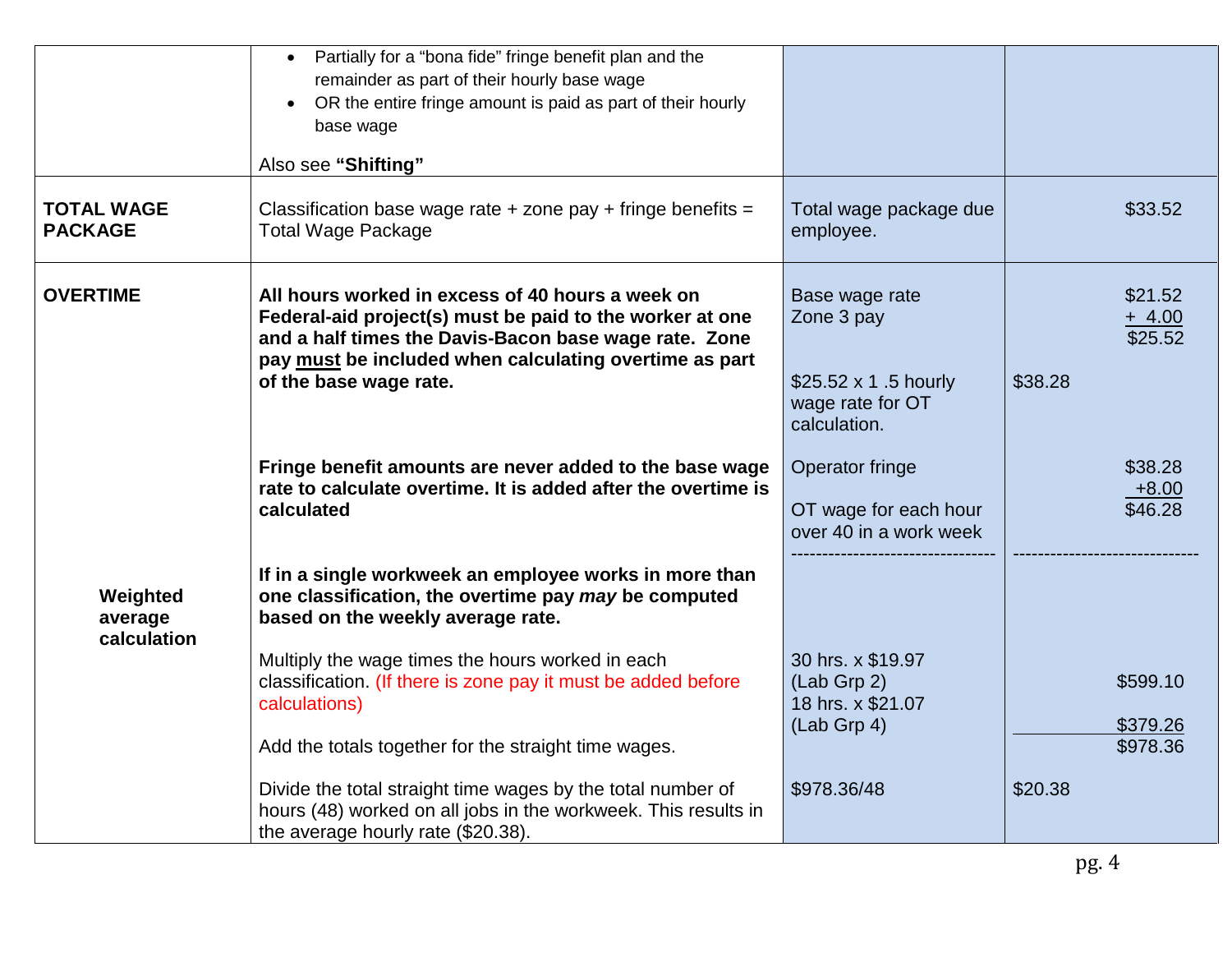|                                                                                                    | Multiply the average hourly rate by $.5 =$ hourly overtime<br>premium.                                      | $$20.38 \times .5$                 | \$10.19 hourly overtime<br>premium   |
|----------------------------------------------------------------------------------------------------|-------------------------------------------------------------------------------------------------------------|------------------------------------|--------------------------------------|
|                                                                                                    | Hourly overtime premium rate x hrs. (8) worked in excess of<br>$40$ = Overtime wages due.                   | $$10.19 \times 8$ hrs.             | \$81.52                              |
|                                                                                                    | Straight time wages + overtime wages = Total wages due.                                                     | Total wages due                    | \$1059.88                            |
|                                                                                                    | <b>OR</b>                                                                                                   |                                    |                                      |
|                                                                                                    | An employer may choose to pay the higher overtime<br>wage of the classifications for all hours worked.      |                                    |                                      |
|                                                                                                    | Employee works 30 hrs. in one classification and 18 hours in<br>the other.                                  |                                    |                                      |
| <b>Higher rate</b><br>calculation                                                                  | Multiply 30 hours times the classification wage rate.                                                       | 30 hrs. x \$19.97<br>$(Lab$ Grp 2) | \$599.10                             |
|                                                                                                    | Multiply 10 hours times the classification wage rate                                                        | 10 hrs. x \$21.07<br>(Lab Grp 4)   | \$210.70                             |
|                                                                                                    | Add the totals together for the straight time wages.                                                        |                                    | \$809.80                             |
|                                                                                                    | The hours worked in excess of 40 (8) will be overtime hours<br>and calculated at the higher rate (\$21.07). |                                    |                                      |
|                                                                                                    | Multiply the higher rate times $1.5$ = hourly overtime wage rate.                                           | $$21.07 \times 1.5$                | \$31.61 hourly overtime<br>wage rate |
|                                                                                                    | Multiply the hourly overtime rate times hours in excess of 40                                               | $$31.61 \times 8$                  | \$252.88                             |
|                                                                                                    | Add straight time wages and overtime wages = total wages<br>due.                                            | Total wages due                    | \$1062.68                            |
| <b>SHIFTING:</b> Is when an employer subtracts from the classification base wage rate and          |                                                                                                             | See SUBJECT section:               |                                      |
| adds it to the fringe amount to pay for fringe benefits. This process can also work in<br>reverse. |                                                                                                             | <b>Fringe Benefits</b>             |                                      |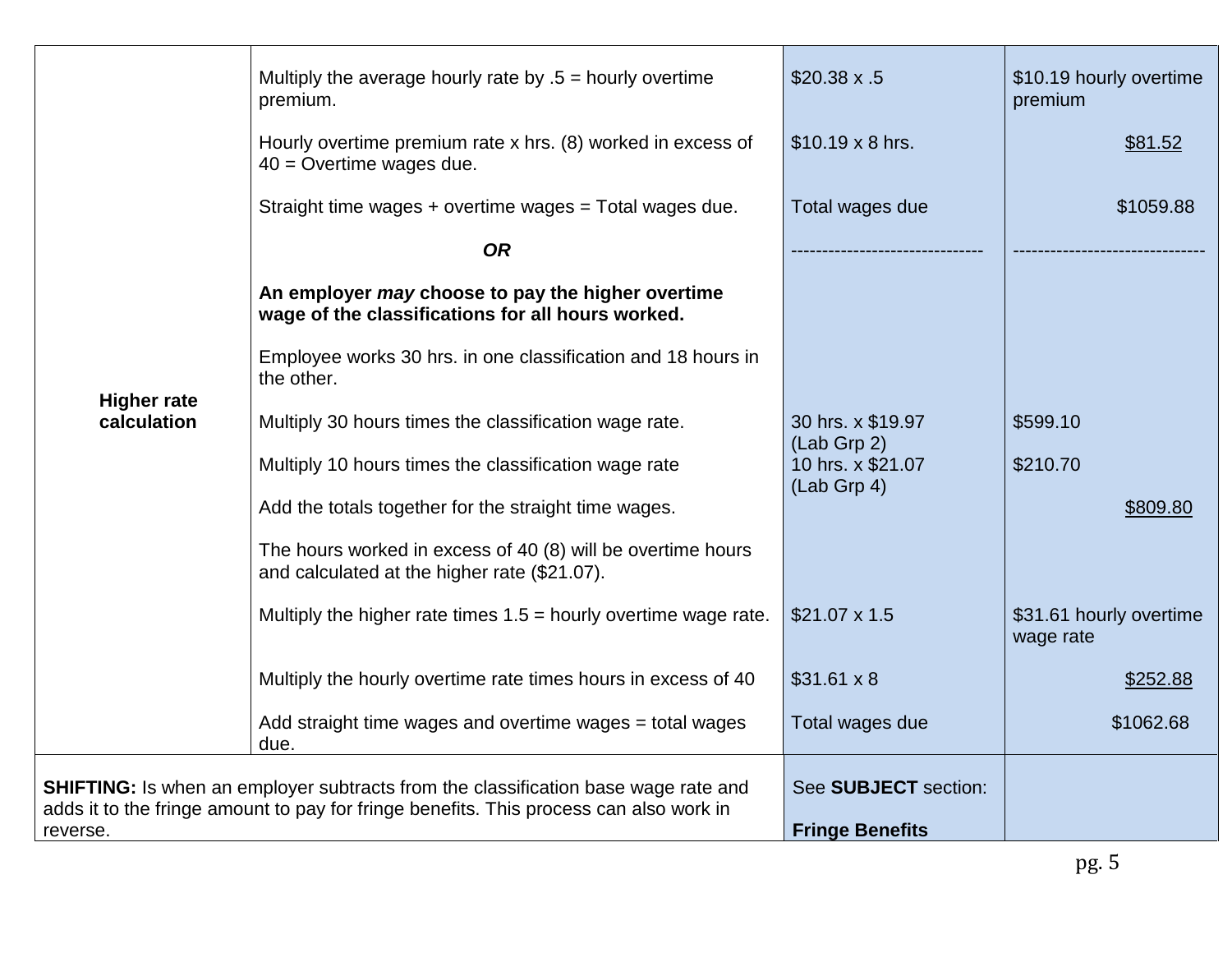| Under the provisions of $\S$ 5.31, 29 CFR when shifting, the wage/fringe package can be     | Portion shifted to bona<br>fide plan |  |
|---------------------------------------------------------------------------------------------|--------------------------------------|--|
| no less than the total which is stated in the contract. The base hourly rate of pay may not |                                      |  |
| drop below the Federal minimum wage.                                                        |                                      |  |
|                                                                                             |                                      |  |
| Refer to the Deductions section below or call the Labor Compliance for<br>clarification.    |                                      |  |
|                                                                                             |                                      |  |

| <b>SUBJECT</b>                                                 | <b>DESCRIPTION</b>                                                                                                                                                                                                                                                                                                                                    | <b>EXAMPLE CALCULATIONS</b>                                                                                                        |                                                       |
|----------------------------------------------------------------|-------------------------------------------------------------------------------------------------------------------------------------------------------------------------------------------------------------------------------------------------------------------------------------------------------------------------------------------------------|------------------------------------------------------------------------------------------------------------------------------------|-------------------------------------------------------|
|                                                                |                                                                                                                                                                                                                                                                                                                                                       | <b>TYPE</b>                                                                                                                        | <b>AMOUNT</b>                                         |
| Fringes/fringe benefits<br>(When paid as cash)                 | When an employee's fringes are paid in cash (as part of their<br>hourly wage).<br>Mark the check box on the Statement of Compliance<br>(WH347 page 2) that looks like the example below:<br>$(4)$ THAT:<br>$\boxtimes$ (b) WHERE FRINGE BENEFITS ARE PAID IN CASH                                                                                     | Total wage package as<br>described above.                                                                                          | \$33.52                                               |
| <b>FRINGE BENEFITS</b><br>Portion shifted to bona<br>fide plan | When a portion of the fringe benefits is paid to the bona fide<br>plan, the remainder is shifted back in to the base wage rate.<br>Mark BOTH check boxes on the Statement of Compliance<br>(WH347 page 2) that looks like the example below:<br>$(4)$ THAT:<br>$\boxtimes$ (a) WHERE FRINGE BENEFITS ARE PAID TO<br>APPROVED PLANS, FUNDS OR PROGRAMS | Base wage rate<br>Fringe<br>Fringe benefit amount<br>applied to a bona fide<br>plan<br>Remainder shifted back<br>to base wage rate | \$25.52<br>\$8.00<br>$-$ \$4.00<br>\$25.52<br>$+4.00$ |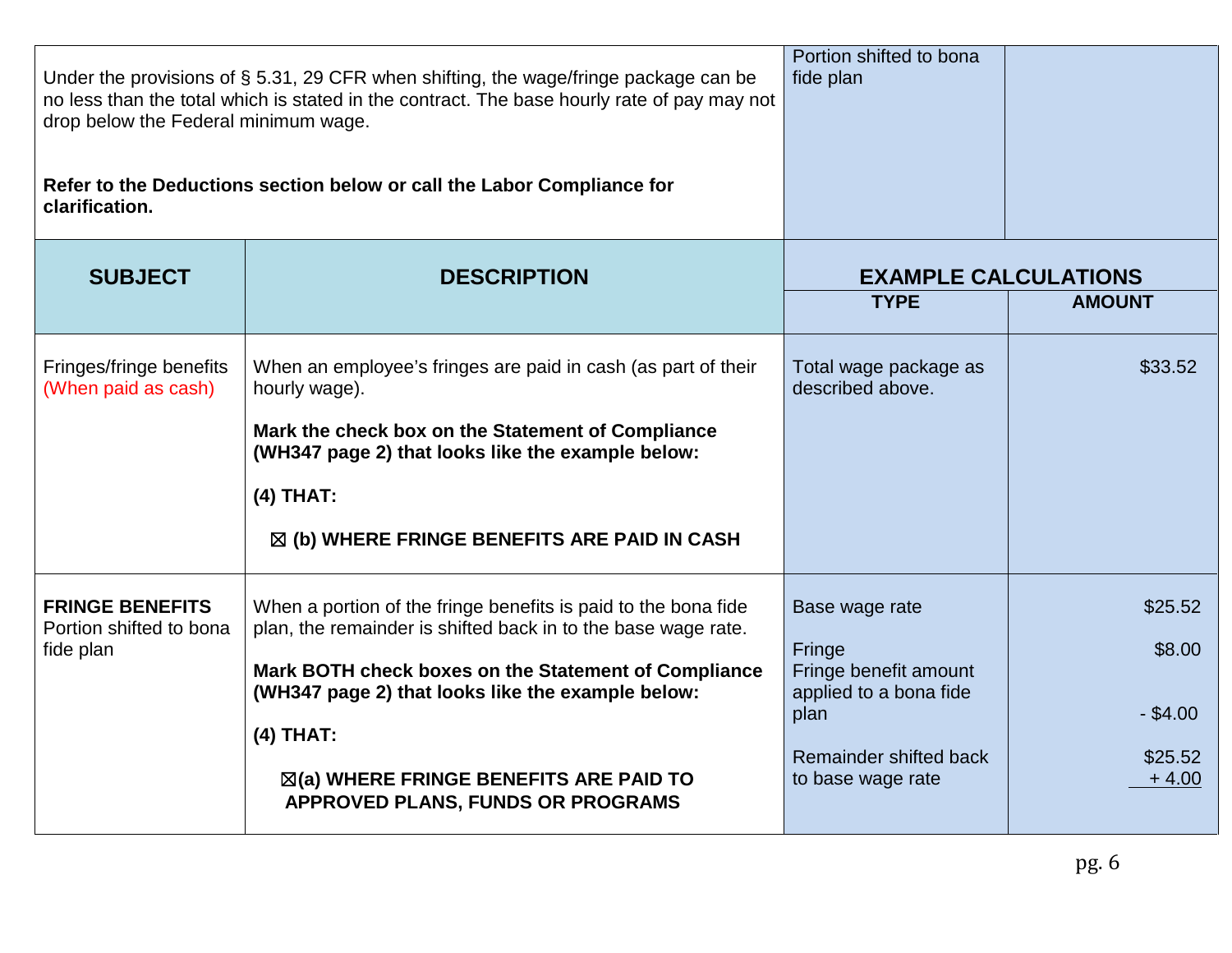| AND;                                                   |                        |         |
|--------------------------------------------------------|------------------------|---------|
| $\boxtimes$ (b) WHERE FRINGE BENEFITS ARE PAID IN CASH | Total hourly wage rate | \$29.52 |
|                                                        |                        |         |
|                                                        |                        |         |
|                                                        |                        |         |
|                                                        |                        |         |
|                                                        |                        |         |
|                                                        |                        |         |
|                                                        |                        |         |

| <b>TYPE</b>                                                                                                                                                                                                                                                                                                                                                    | <b>DEFINITION OR ACTION NEEDED</b>                                                                                                                                                                                                                       |
|----------------------------------------------------------------------------------------------------------------------------------------------------------------------------------------------------------------------------------------------------------------------------------------------------------------------------------------------------------------|----------------------------------------------------------------------------------------------------------------------------------------------------------------------------------------------------------------------------------------------------------|
| <b>DEDUCTIONS - INVOLUNTARY DEDUCTIONS</b><br>Any deduction made in compliance with the requirements of<br>Federal, State, or local law, such as Federal or State<br>withholding income taxes and Federal social security taxes.<br>AND/OR<br>Amounts required by court process to be paid to another,<br>such as child support or court ordered garnishments. | <b>ACTION NEEDED – DOCUMENTED ON AII PAYROLLS THAT IT IS</b><br><b>WITHHELD.</b><br>NOTE: If Additional space is required for documentation or explanation on the<br>Statement of Compliance, then provide on a separate sheet of company<br>letterhead. |
| <b>SOCIAL SECURITY &amp; MEDICARE (FICA)</b><br><b>STATE (SIT), FEDERAL TAXES (FIT)</b>                                                                                                                                                                                                                                                                        | These are legal deductions                                                                                                                                                                                                                               |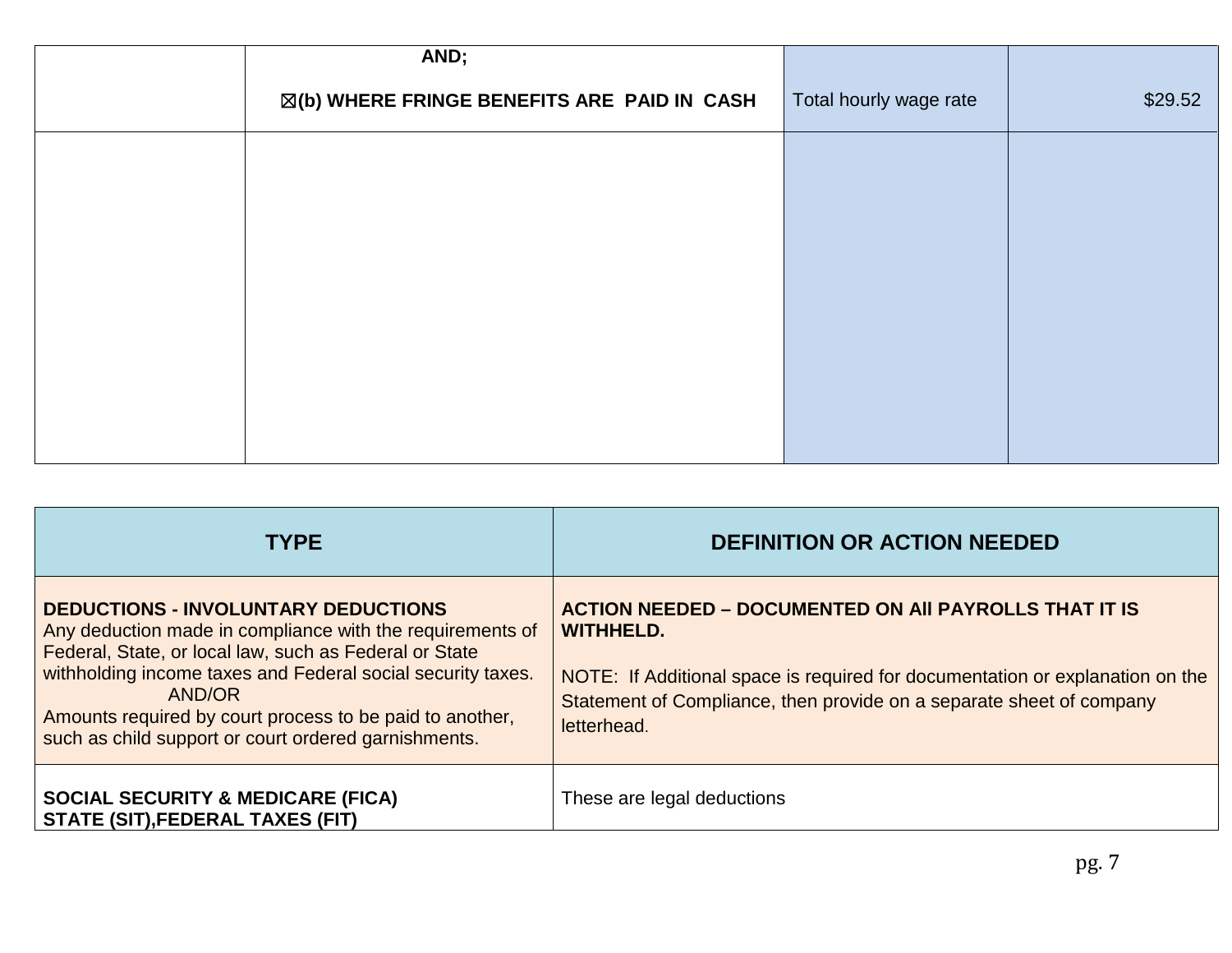| <b>CHILD SUPPORT GARNISHMENT</b><br>If child support is required to be withheld by court order, it<br>must be explained by the employer in writing on the certified<br>payroll SOC                                                                                                                                                                                                                                              | NEVER SEND COPY OF THE LEGAL CHILD SUPPORT DECREE TO MDT<br>(contractor maintains records)<br>• Identify the withholding as Child Support in the "REMARKS" block<br>of the Statement of Compliance. Include employee name, dollar<br>amount and duration or you may submit a brief statement on your<br>letterhead describing the garnishment.<br>No signed authorization required from employee. |
|---------------------------------------------------------------------------------------------------------------------------------------------------------------------------------------------------------------------------------------------------------------------------------------------------------------------------------------------------------------------------------------------------------------------------------|---------------------------------------------------------------------------------------------------------------------------------------------------------------------------------------------------------------------------------------------------------------------------------------------------------------------------------------------------------------------------------------------------|
| <b>OTHER LEGAL GARNISHMENT</b><br>If a deduction is required to be withheld by court order, it<br>must be explained by the employer in writing on the certified<br>payroll SOC.                                                                                                                                                                                                                                                 | NEVER SEND COPY OF THE LEGAL GARNISHMENT DECREE TO MDT<br>(contractor maintains records)<br>Identify the withholding as Garnishment in the "REMARKS" block of<br>the Statement of Compliance. Include employee name, dollar<br>amount and duration or you may submit a brief statement on your<br>letterhead describing the garnishment.                                                          |
| <b>DEDUCTIONS - VOLUNTARY DEDUCTIONS Voluntarily</b><br>consented to by the employee in writing and in advance of<br>the period in which the work is to be done and such consent<br>is not a condition either for the obtaining of or for the<br>continuation of employment, or provided for in a bona fide<br>collective bargaining agreement between the contractor or<br>subcontractor and representatives of its employees. | <b>ACTION NEEDED - Document the deduction on the Statement of</b><br><b>Compliance as follows:</b><br>For Equipment Operators - \$9.30 fringe rate.<br>\$5.70 Per hour to: ABC Healthcare<br><b>1234 Anywhere Street</b><br>Helena Mt 59601<br>401K Plan<br>\$3.60 Per hour to:<br>9876 This street<br>Helena Mt 59601<br>The contractor will need to maintain and make deduction records         |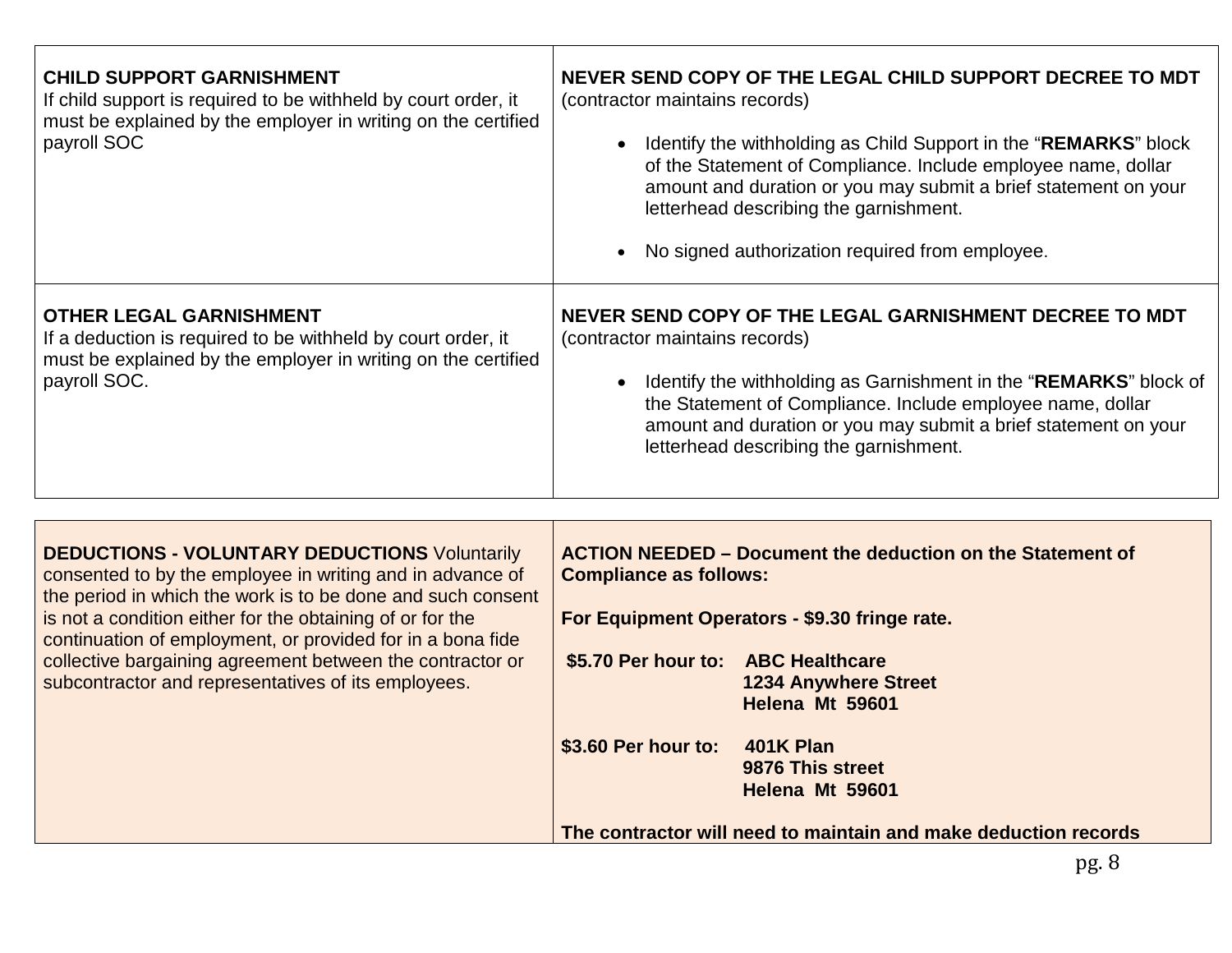|                                                                                                                                                                                                                                                                                                                                    | available should there be a concern or wage complaint.                                                                                                                                                                                                                                                                                                |
|------------------------------------------------------------------------------------------------------------------------------------------------------------------------------------------------------------------------------------------------------------------------------------------------------------------------------------|-------------------------------------------------------------------------------------------------------------------------------------------------------------------------------------------------------------------------------------------------------------------------------------------------------------------------------------------------------|
| UNION (COLLECTIVE BARGAINING AGREEMENT)<br>Examples:<br>Labor AGC Trust<br><b>Operators OE&amp;CI</b><br>Montana Contractor's Association (MCA) \<br>These are only some of the Unions contractors are<br>signatory with, there will be others.                                                                                    | When an employee's fringe benefits are paid as part of a union agreement.<br>Mark the check box on the Statement of Compliance (WH347 page 2):<br>$(4)$ THAT:<br>(a) WHERE FRINGE BENEFITS ARE PAID TO APPROVED PLANS,<br><b>FUNDS OR PROGRAMS</b><br>Identify the name & address of the union.                                                       |
| <b>NON-UNION EMPLOYER "BONA FIDE" FUND/PLAN:</b><br>Pension Plan (401K), medical/health care, hospital care,<br>retirement annuity, death benefits, compensation for injuries,<br>illness, accidents, sickness, or disability, or for insurance to<br>provide any of the foregoing, or unemployment benefits,<br>vacation pay etc. | When an employee's fringe benefits are paid as part of a "bona fide" plan.<br>Mark the check box on the Statement of Compliance (WH347 page 2):<br>$(4)$ THAT:<br>(a) WHERE FRINGE BENEFITS ARE PAID TO APPROVED PLANS,<br><b>FUNDS OR PROGRAMS</b><br>Document the deduction on the Statement of Compliance as in<br>the "Deductions" section above. |
| <b>EMPLOYEE REQUESTS WITHHOLDING:</b><br>Examples:<br>Paycheck advances, company loan repayment,<br>safety equipment, uniform cost, pension plan/fund,<br>401KMarch 23, 2012March 23, 2012, life insurance,                                                                                                                        | On the Statement of Compliance, in section: "(4) That: (c) Exceptions"<br>Document the deduction on the Statement of Compliance as in<br>the "Deductions" section above.                                                                                                                                                                              |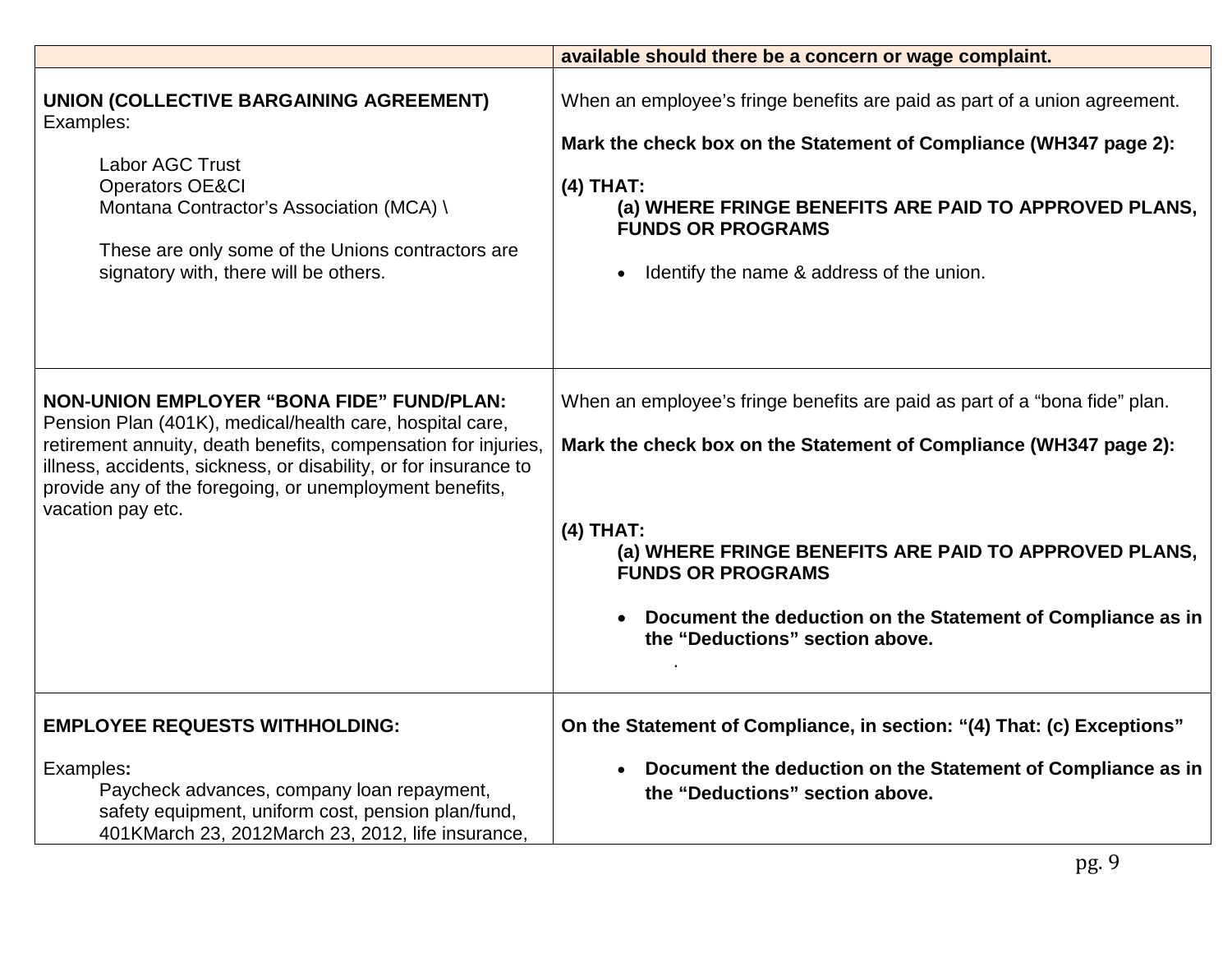| charity contribution, etc.                                                                                      |                                                                                                                                                                                                                                                                                                                                                                    |
|-----------------------------------------------------------------------------------------------------------------|--------------------------------------------------------------------------------------------------------------------------------------------------------------------------------------------------------------------------------------------------------------------------------------------------------------------------------------------------------------------|
| <b>PAYROLL SEQUENCE</b>                                                                                         | For the life of a project, all contractors' payrolls (Prime, Subcontractor and<br>Sub-subcontractors) must be numbered in consecutive order for each week<br>worked on the project.                                                                                                                                                                                |
|                                                                                                                 | Many accounting programs only number payrolls for each week of the year<br>(1-52) and do not have an override feature. In this case, the contractor may<br>put a line through the number assigned by the program and handwrite in the<br>correct sequence number for the project. A contractor may also chose to<br>send in no work payrolls keeping the sequence. |
|                                                                                                                 | EXAMPLE: You work 3 separate weeks on an MDT project and your system<br>assigns the week numbers as:                                                                                                                                                                                                                                                               |
|                                                                                                                 | Week 1 Worked, submit to MDT as payroll #1<br>Week 2 Did not work, do not submit to MDT<br>Week 3, Worked, cross out 3, submit to MDT as payroll #2<br>Week 4 Did not work, do not submit to MDT<br>Week 5 Did not work, do not submit to MDT<br>Week 6 Worked, cross out 6, submit to MDT as payroll #3                                                           |
|                                                                                                                 | A project may continue for several calendar years. The payroll sequence will<br>follow the life of the project and will not change from year to year.                                                                                                                                                                                                              |
| <b>SUPPLEMENTAL PAYROLL</b>                                                                                     | Supplemental payrolls are required when there is an underpayment of<br>wages (i.e. incorrect wage rate or a late timecard is received, etc.). Using<br>the same work week as the original payroll:                                                                                                                                                                 |
|                                                                                                                 | • A Supplemental to Payroll #1 would be numbered 1A, with notation as why a<br>supplemental was needed such as incorrect wage rate;                                                                                                                                                                                                                                |
|                                                                                                                 | • if an additional supplemental is needed to payroll number 1, continue to 1B,<br>1C etc.                                                                                                                                                                                                                                                                          |
| *When the correction is non-monetary, an email from<br>the contractor correcting the mistake can be attached to | •Send in the original payroll.<br>The Supplemental should indicate ONLY the amount paid to the individual                                                                                                                                                                                                                                                          |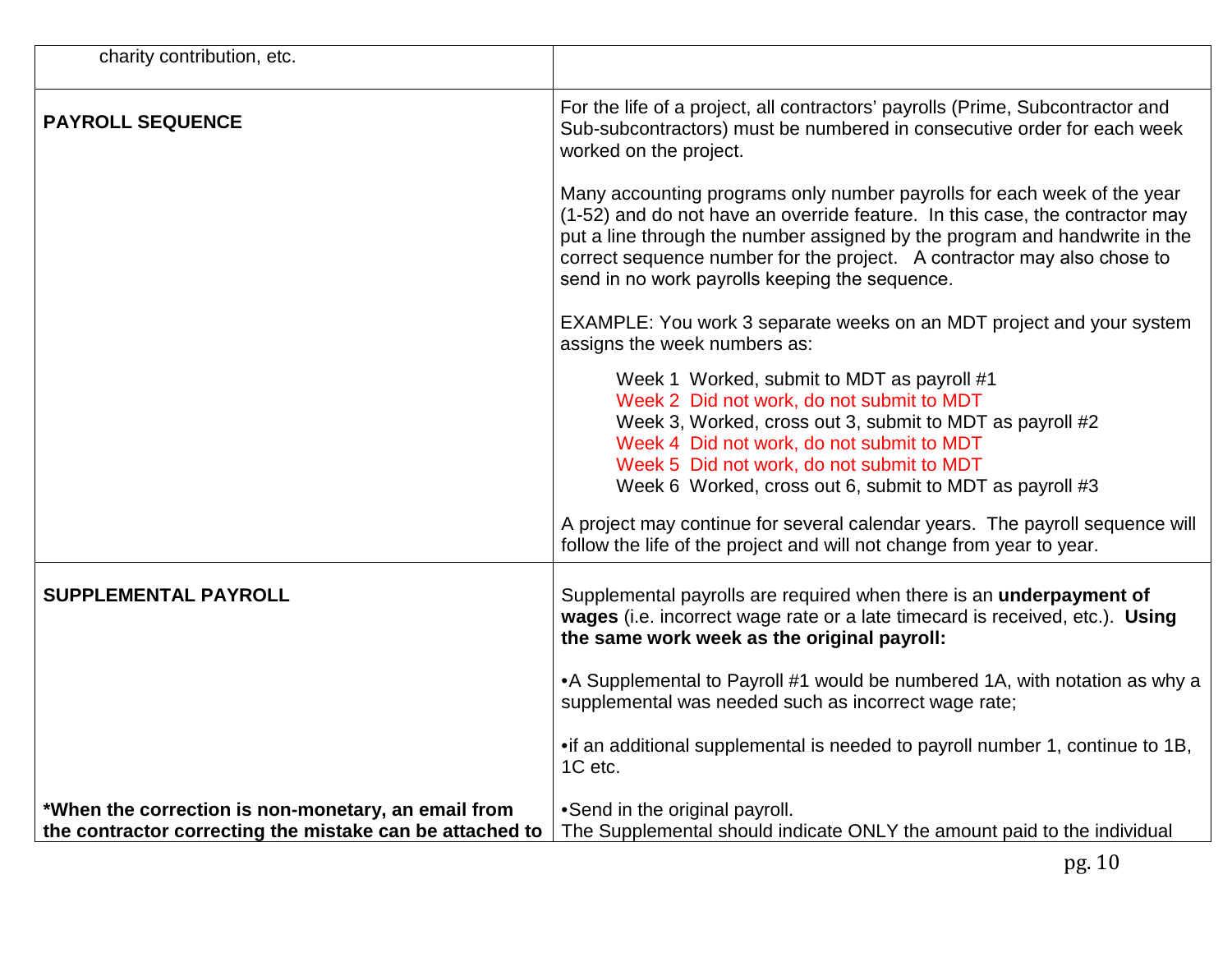| the original payroll. A supplemental payroll is not<br>required. | employee as restitution of wages. You do not have to recreate the entire<br>original payroll where the under payment occurred.                                                                                                                                                                                                                                                                                                                                                                                       |
|------------------------------------------------------------------|----------------------------------------------------------------------------------------------------------------------------------------------------------------------------------------------------------------------------------------------------------------------------------------------------------------------------------------------------------------------------------------------------------------------------------------------------------------------------------------------------------------------|
| <b>FREQUENTLY ASKED QUESTIONS</b>                                | <b>ANSWERS</b>                                                                                                                                                                                                                                                                                                                                                                                                                                                                                                       |
| <b>Mobilization</b>                                              | Does not receive Davis Bacon wages, no payroll required.                                                                                                                                                                                                                                                                                                                                                                                                                                                             |
| <b>Supplier</b>                                                  | An individual or company that delivers materials/supplies from a commercial<br>source. No payroll needed.                                                                                                                                                                                                                                                                                                                                                                                                            |
|                                                                  | A payroll is needed in the case of an individual/company which delivers AND<br>also applies the material. EX. An individual/company that supplies<br>Magnesium Chloride to the project and also applies it to the road surface.                                                                                                                                                                                                                                                                                      |
| <b>20% Rule</b>                                                  | If an employee spends more than 20% of his/her time in a workweek<br>engaged in a Davis Bacon classification on the work site, he/she must be<br>paid at a minimum the wage for the classification worked.                                                                                                                                                                                                                                                                                                           |
| <b>Subcontractor</b>                                             | A subcontractor is any person or entity, to which a Contractor subcontracts,<br>assigns or otherwise disposes of any part of the work. "Work" is the furnishing<br>of all resources necessary to complete the project, and includes labor,<br>equipment and materials. A subcontract is required for any person or entity<br>on the project site, or for any work dedicated to the project. If the person or<br>entity is included on the prime contractor's payroll, a subcontract for the work<br>is not required. |

## **RESOURCES**